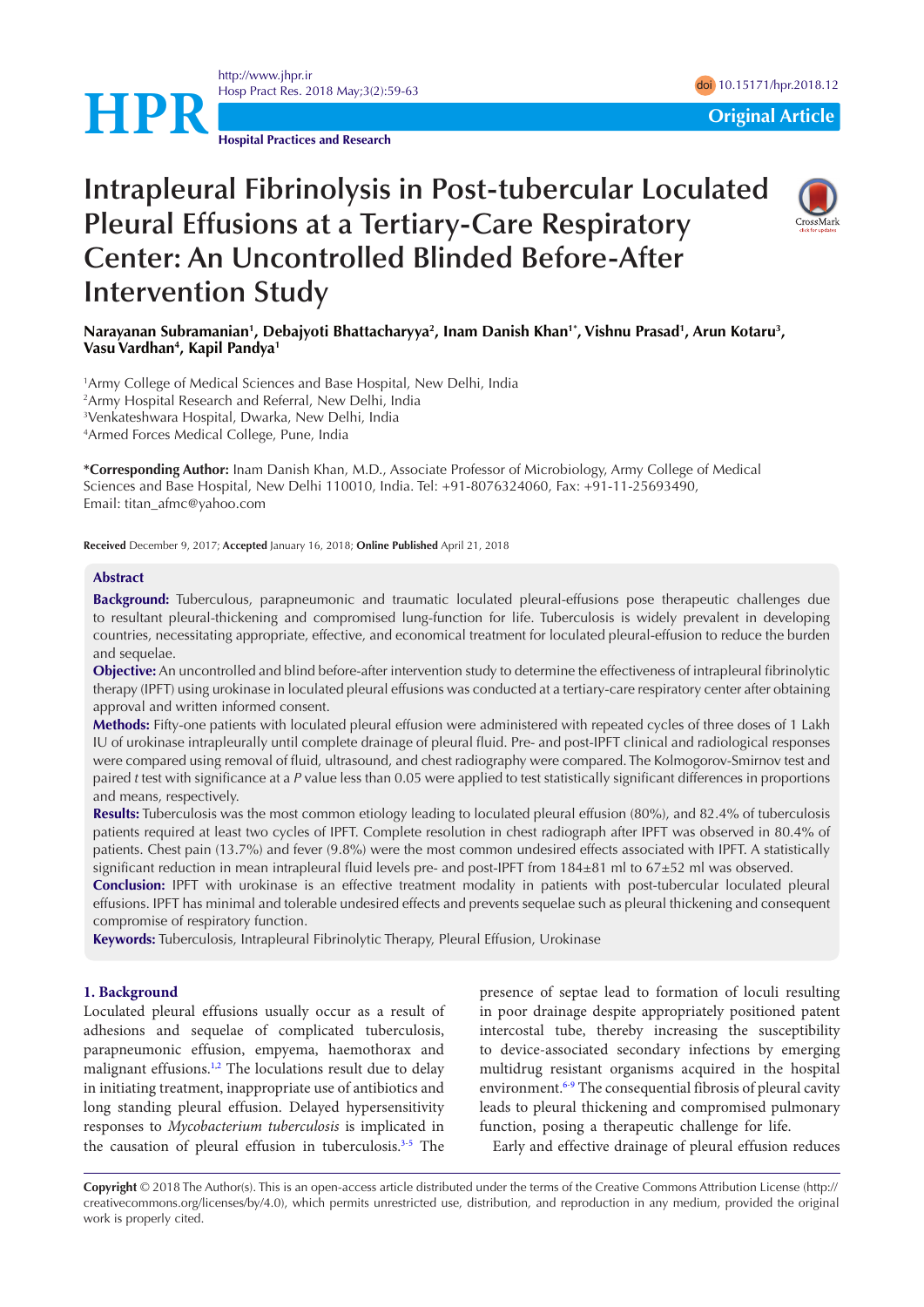residual pleural thickening and helps in faster recovery of pulmonary function in patients with loculated pleural effusions[.10](#page-3-6) Fibrinous locules in infected pleural cavity become a major hindrance for effective drainage of pleural effusion. Ultrasound guided catheter insertion and drainage is considered safe and effective procedure in pleural effusion, however the success rate is low when the effusion is loculated and septate[.11](#page-3-7)[,12](#page-3-8) Video assisted thoracic surgery (VATS) in loculated effusions is undoubtedly a better option, however it is both inaccessible and expensive option for vast majority of the population in resource limited facilities/communities. Open surgical modalities are more invasive and may be inaccessible or unaffordable by patients in developing countries[.13](#page-3-9) Various agents used as fibrinolytics like streptokinase, urokinase and tissue Plasminogen Activator can be used intra-pleurally.<sup>14[,15](#page-3-11)</sup>

Although there are existing controversies in the choice of fibrinolytic drug, 33 000 kDa low-molecular-weight urokinase is preferred over streptokinase due to rapid plasma half-life and ability to directly activate plasminogen to form plasmin.<sup>[16](#page-3-12),[17](#page-3-13)</sup> In developing country set up, where tuberculosis is widely prevalent, it is essential to identify appropriate, effective and economical treatment modality for loculated pleural effusion so as to reduce the burden of its sequelae.

#### **2. Objective**

A pre-post intervention study to determine the effectiveness of intra-pleural fibrinolytic therapy (IPFT) using urokinase in patients with loculated pleural effusions was conducted at a tertiary-care respiratory centre after approval and written informed consent.

#### **3. Methods**

The present study was conducted as an uncontrolled, blinded, before-after intervention study in a 600-bedded Indian tertiary-care respiratory centre after approval by Institutional Ethics Committee and written informed consent of all patients. All 51 patients with persistent pleural fluid and poor chest-tube drainage despite an appropriately positioned and patent drain; multiple loculi or fibrin strands in pleura as depicted by ultrasonography or CT scan chest were included in the study. Patients who were less than 18 years of age, or having haemothorax, haemorrhagic pleural effusion, known sensitivity to urokinase, or any contraindications to thrombolytic therapy like haemorrhagic stroke, intracranial neoplasm, cranial surgery or head trauma within 14 days, major thoracic or abdominal surgery within ten days, and PT INR greater than 2 were excluded from the study.

On clinical suspicion of pleural effusion, chest radiography was done followed by ultrasonography for confirmation and quantification of fluid. Presence of loculations and marking of chest wall for site of insertion of chest drain was done with ultrasonographic assistance. Chest tube or pigtail thoracostomy catheter was inserted using strict aseptic precautions and fluid drained daily was

noted. Patients with persistent fluid and poor tube drainage despite an ultrasonography-confirmed appropriately positioned and patent drain or multiple loculi or fibrin strands, depicted by ultrasonography or CT scan of chest, were included in the study for IPFT. Three doses of 100 000 IU of low molecular weight urokinase in 100 ml isotonic 0.9% sodium chloride solution were instilled in the chest tube at eight hours interval. Tube was clamped for 2 hours after instillation of each dose. Clinical response along with daily and cumulative drainage of pleural fluid was noted. X-ray and ultrasonography of chest was done after 48 hours after the instillation of last dose of urokinase. Patients with insignificant drainage and insignificant reduction in amount of fluid less than 50% radiologically were subjected to a repeat cycle of 3 doses. Chest tube was removed when both daily drainage of clear pleural fluid was less than 50 mL and ultrasonography chest showed presence of less than 50 mL of fluid in pleural cavity. Expansion of the lung was assessed radiologically by chest x-ray taken before and after the administration of urokinase. The reduction in the amount of pleural fluid by ultrasonography after IPFT was calculated. Spirometry was done after 48 hours of removal of chest tube. Pre and post-IPFT clinical and radiological response by removal of fluid, ultrasound, chest radiography and forced vital capacity were compared. The respiratory physician, sonologist, radiologist and spirometrist were blinded at all steps of the intervention study.

Data was entered and analyzed in IBM SPSS version 21.0. Means and proportions were calculated for continuous and categorical variables. Kolmogorov-Smirnov test was used for Normality test. A p value of less than 0.05 was considered statistically significant.

# **4. Results**

Out of 51 patients, majority of the study participants (41.2%) were in the age group of 30–50 years, with an overall predominance of males (90.2%). Among all the study participants tuberculosis was the most common etiology (80.0%) leading to loculated pleural effusion followed by three cases of pneumonia with parapneumonic effusion and seven cases of malignant pleural effusion. Right-sided pleural effusion was more common (58.8%) than left-sided (35.3%). Three patients had bilateral pleural effusion and out of them two were more than 50 years of age ([Table 1\)](#page-2-0). All seven patients with malignant pleural effusion were more than 40 years of age including three females. There were four smokers. Five patients had primary carcinoma lung, one carcinoma breast with metastasis and another underwent diagnostic thoracoscopy to establish the diagnosis of malignant pleural effusion.

82.4% study participants required at least 2 cycles of IPFT before noticeable resolution in post-IPFT chest radiograph was observed in 80.4%. New onset undesired effects associated with IPFT included chest pain (13.7%) and fever (9.8%), however a vast majority of 76.4% of them did not report any. No bleeding was seen in any patient. Undesired effects did not require cessation of IPFT. No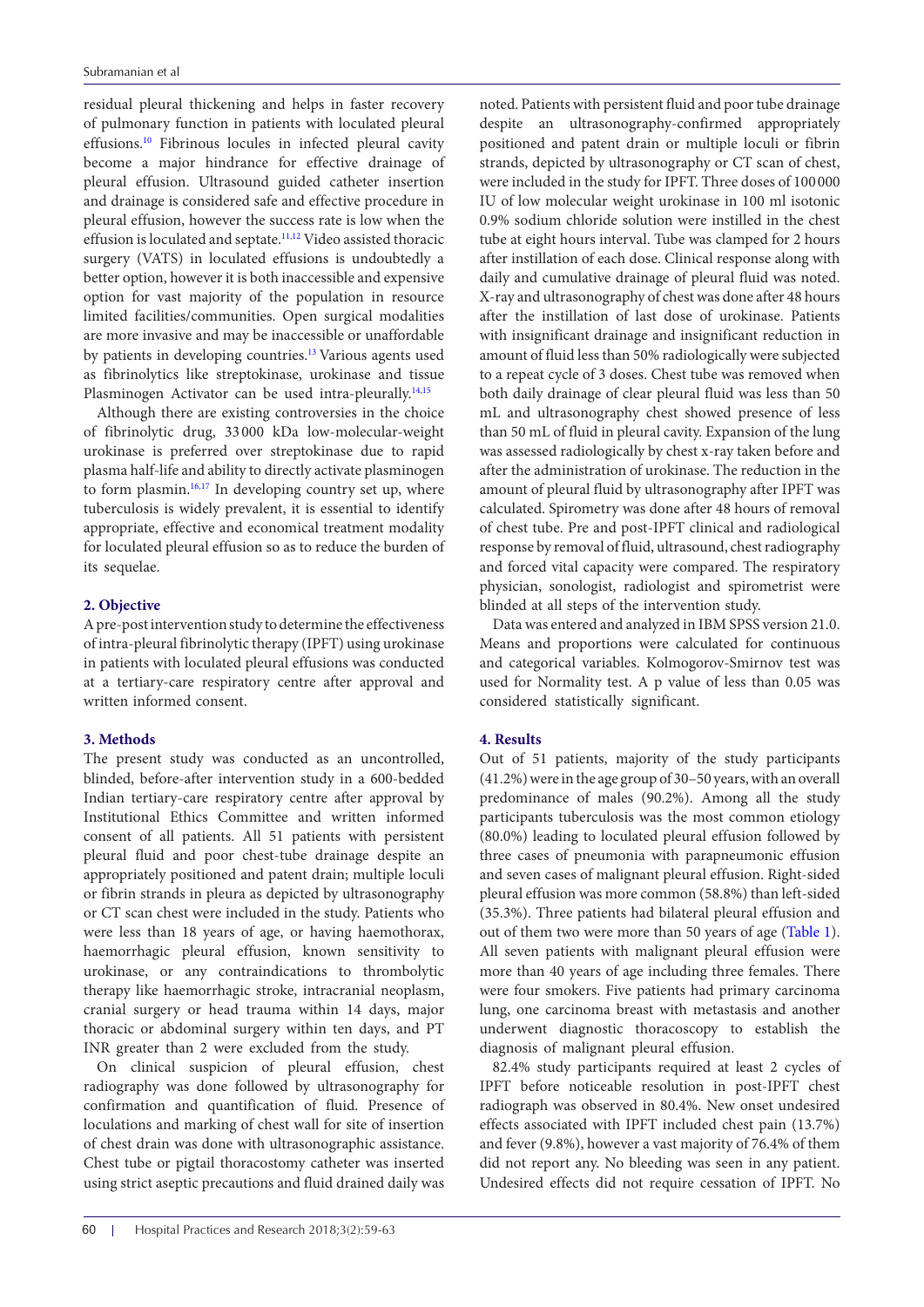<span id="page-2-0"></span>Table 1. Clinico-demographic, Etiological, and Anatomical Profile (n = 51)

| Characteristic           | <b>Number</b> | <b>Percent</b> |
|--------------------------|---------------|----------------|
| Age $(y)$                |               |                |
| <30                      | 19            | 37.3           |
| 30-50                    | 21            | 41.2           |
| >50                      | 11            | 21.6           |
| Gender                   |               |                |
| Male                     | 46            | 90.2           |
| Female                   | 5             | 9.8            |
| Final diagnosis          |               |                |
| Tuberculosis             | 41            | 80.0           |
| Pneumonia                | 3             | 14.0           |
| Malignancy               | 7             | 6.0            |
| Site of pleural effusion |               |                |
| Right                    | 30            | 58.8           |
| Left                     | 18            | 35.3           |
| Bilateral                | 3             | 5.9            |

patients required more than three cycles of urokinase [\(Table 2\)](#page-2-1).

Statistically significant differences in mean intra-pleural fluid present before and after IPFT from  $184.51 \pm 81.1$  mL to 67.84 ± 52.1 mL was seen. Significant improvement in lung function post-IPFT was seen [\(Table 3\)](#page-2-2).

The use of IPFT in malignant pleural effusion resulted in improvement of symptoms and helped prepare the patient

<span id="page-2-1"></span>**Table 2.** IPFT With Urokinase: Intervention, Outcome, and Undesired Effect Profile (n=51)

| Characteristic                             | <b>Number</b>  | <b>Percent</b> |  |  |
|--------------------------------------------|----------------|----------------|--|--|
| Number of IPFT Cycles                      |                |                |  |  |
| 1                                          | 24             | 47.1           |  |  |
| $\overline{2}$                             | 18             | 35.3           |  |  |
| 3                                          | 9              | 17.6           |  |  |
| Resolution in chest radiography after IPFT |                |                |  |  |
| Yes                                        | 41             | 80.4           |  |  |
| No                                         | 10             | 19.6           |  |  |
| Undesired effects associated with IPFT     |                |                |  |  |
| Fever                                      | 5              | 9.8            |  |  |
| Heart rate $>100$ /min                     | $\overline{2}$ | 3.9            |  |  |
| Chest pain                                 | 7              | 13.7           |  |  |
| Bleeding                                   | $\Omega$       | 0.0            |  |  |
| None                                       | 39             | 76.4           |  |  |

Abbreviation: IPFT, Intrapleural fibrinolytic therapy.

<span id="page-2-2"></span>

|  |  | Table 3. Intrapleural Fluid Before and After IPFT (n=51) |
|--|--|----------------------------------------------------------|
|--|--|----------------------------------------------------------|

for chemical pleurodesis which was attempted before ICD removal.

### **5. Discussion**

Treatment of loculated pleural effusion was always challenging, considering the controversies existing in the modalities of treatment and sequelae. The present study evaluated the effectiveness of urokinase as intra-pleural fibrinolytic agent in treatment of patients with loculated pleural effusion. These patients represent those individuals who usually do not respond to traditional modes of treatment for tubercular/parapneumonic/malignant pleural effusion. The use of intra-pleural fibrinolytics is a safer, easier and cost effective option and studies have shown it to be a useful alternative.<sup>[15](#page-3-11)-[19](#page-3-14)</sup> Pleural fluid present despite a radiologically confirmed correctly positioned intercostal drainage tube represents multiple locules in pleural cavity or tube obstruction due to increased viscosity of fluid. Fibrinous locules remain a major obstacle to effective drainage in an infected pleural cavity[.18-](#page-3-15)[21](#page-4-0)

IPFT with urokinase in loculated pleural effusion resulted in statistically significant reduction in the residual amount of fluid as noted by other researchers.<sup>18</sup> Systematic reviews and meta-analysis have proven intra-pleural urokinase in effectively reducing the need for surgery and reducing the duration of hospital stay, saving effort, costs, and reducing risks of healthcare associated infections[.22-](#page-4-1)[24](#page-4-2)

There is a dearth of studies on the use of urokinase for IPFT from developing countries despite its proven efficacy in the management of loculated pleural effusion from developed world. The present study establishes the effectiveness of urokinase as IPFT for loculated pleural effusion in a developing country set up. It prevents surgical decortication in large number of patients, an intervention associated with significant morbidity. IPFT has minimal and tolerable undesired effects and prevents sequelae such as pleural thickening and consequent compromise of respiratory function. It is easy to administer in a hospital set up and can be monitored by bedside ultrasonography. Morphological (hemorrhagic, serosanguinous, serous), cytological, biochemical (glucose and lactate dehydrogenase) and special (Interferon gamma and adenosine deaminase for tuberculosis) examination of aspirated pleural fluid may be required to differentiate various exudative pleural effusions. IPFT can also be administered in patients who have been subjected to

| <b>Parameter</b>                                         | Mean   | <b>SD</b> | Difference in Mean | 95% CI of Difference in Mean | P Value |  |  |
|----------------------------------------------------------|--------|-----------|--------------------|------------------------------|---------|--|--|
| Fluid - Before IPFT                                      | 184.51 | 81.1      | 116.7              | 91.4-141.8                   | < 0.001 |  |  |
| Fluid – After IPFT                                       | 67.84  | 52.1      |                    |                              |         |  |  |
| In patients with tuberculous pleural effusion $(n = 41)$ |        |           |                    |                              |         |  |  |
| Fluid - Before IPFT                                      | 181.71 | 81.1      | 125.36             | 96.9-153.7                   |         |  |  |
| Fluid - After IPFT                                       | 56.34  | 41.9      |                    |                              | < 0.001 |  |  |

Abbreviation: IPFT, Intrapleural fibrinolytic therapy. Statistical test applied: Paired *t* test.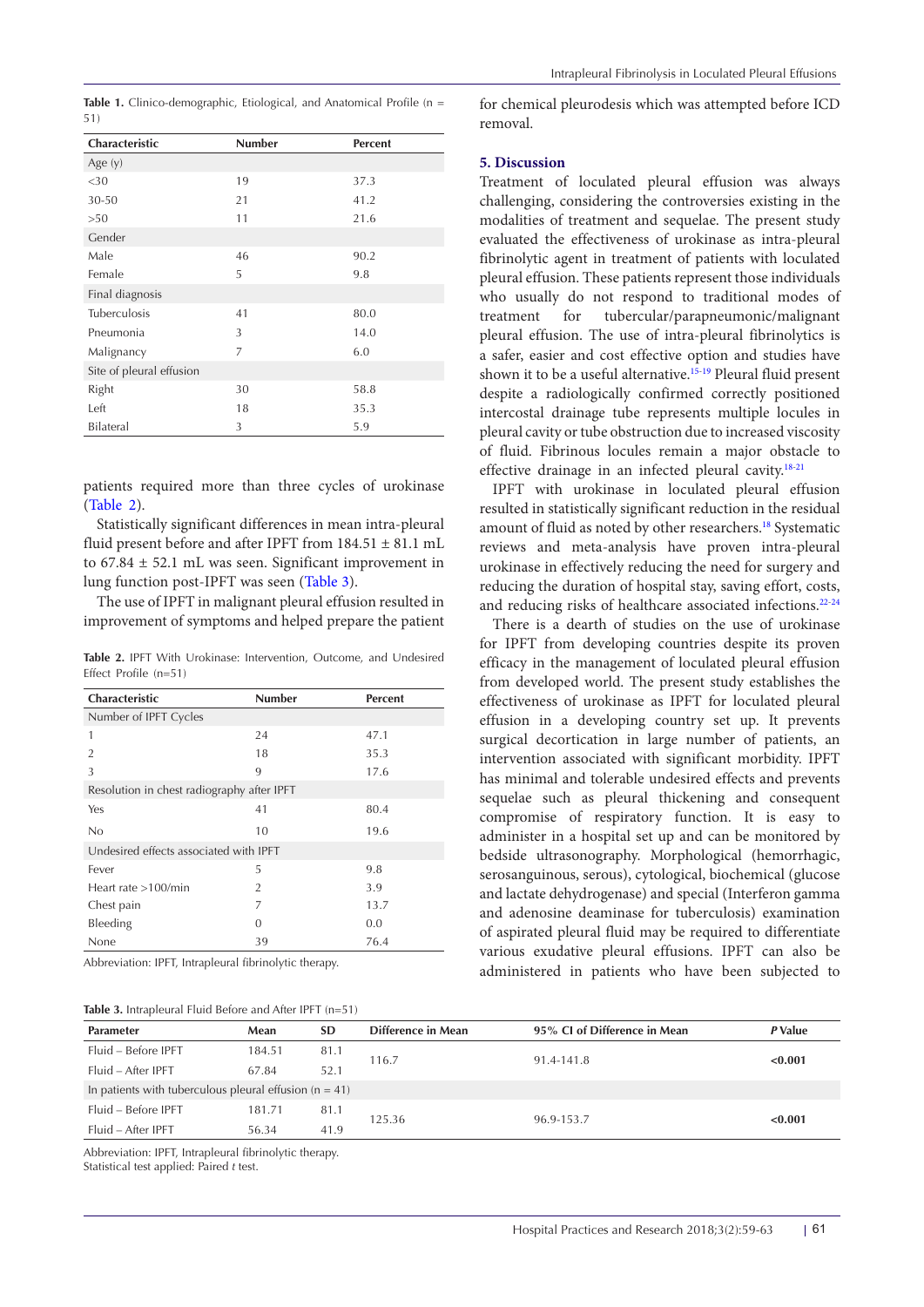flushing with isotonic saline, placement of more catheters Research Highlights in loculi after ultrasound localization, thoracoscopic debridement and thoracotomy along with decortications, as IPFT does not require pre-conditioning.[25](#page-4-3)

The possible limitations of the study include lack of control group of patients which was a consideration of the ethical issues. The intervention demonstrated improvement in pleural fluid drainage and lung function irrespective of the cause of effusion. The outcomes of the present study should be generalised with caution as the study population was not representative in terms of age and sex distribution. Being a single institutional experience of IPFT, infrastructural, logistic and procedural limitations need to be accounted for.<sup>26</sup>

#### **6. Conclusion**

IPFT with urokinase is an effective treatment modality in patients with post-tubercular loculated pleural effusions, preventing surgical decortications which is associated with significant morbidity. IPFT has minimal and tolerable undesired effects and prevents sequelae such as pleural thickening and consequent compromise of respiratory function.

#### **Authors' Contributions**

All authors contributed equally to the study.

### **Conflict of Interest Disclosures**

None.

## **Ethical Approval**

Ethical approval was covered by the Institutional Committee and informed consent was obtained from all patients.

#### **Funding/Support**

None.

#### **References**

- <span id="page-3-0"></span>1. Mason RJ, Broaddus VC, Martin TR, et al. Murray and Nadel's Textbook of Respiratory Medicine. Elsevier Health Sciences; 2010.
- <span id="page-3-1"></span>2. Idell S. The pathogenesis of pleural space loculation and fibrosis. Curr Opin Pulm Med. 2008;14(4):310-315. doi:[10.1097/MCP.0b013e3282fd0d9b](https://doi.org/10.1097/MCP.0b013e3282fd0d9b).
- <span id="page-3-2"></span>3. Vorster MJ, Allwood BW, Diacon AH, Koegelenberg CF. Tuberculous pleural effusions: advances and controversies. J Thorac Dis. 2015;7(6):981-991. doi[:10.3978/j.issn.2072-](https://doi.org/10.3978/j.issn.2072-1439.2015.02.18) [1439.2015.02.18](https://doi.org/10.3978/j.issn.2072-1439.2015.02.18).
- 4. Light RW. Update on tuberculous pleural effusion. Respirology. 2010;15(3):451-458. doi:[10.1111/j.1440-1843.2010.01723.x.](https://doi.org/10.1111/j.1440-1843.2010.01723.x)
- <span id="page-3-3"></span>5. Sahni AK, Singh SP, Kumar A, Khan ID. Comparison of IS6110 and 'short fragment' devR (Rv3133c) gene targets with phenotypic methods for diagnosis of Mycobacterium tuberculosis. Med J Armed Forces India. 2013;69(4):341-344. doi[:10.1016/j.mjafi.2013.02.003](https://doi.org/10.1016/j.mjafi.2013.02.003).
- <span id="page-3-4"></span>6. Khan ID, Sahni AK, Bharadwaj R, Lall M, Jindal AK, Sashindran VK. Emerging organisms in a tertiary healthcare set up. Med J Armed Forces India. 2014;70(2):120-128. doi:[10.1016/j.](https://doi.org/10.1016/j.mjafi.2013.09.005) [mjafi.2013.09.005](https://doi.org/10.1016/j.mjafi.2013.09.005).

#### **What Is Already Known?**

Tuberculous, parapneumonic and traumatic loculated pleural effusions pose a therapeutic challenge due to the resultant pleural thickening and compromised lung function for life.

# **What This Study Adds?**

IPFT with urokinase is an effective treatment modality in patients with post-tubercular loculated pleural effusions. IPFT has minimal and tolerable side effects and prevents sequelae such as pleural thickening and the consequent compromise of respiratory function.

- 7. Khan ID, Lall M, Sen S, Ninawe SM, Chandola P. Multiresistant Elizabethkingia meningoseptica infections in tertiary care. Med J Armed Forces India. 2015;71(3):282-286. doi:[10.1016/j.](https://doi.org/10.1016/j.mjafi.2014.02.002) [mjafi.2014.02.002.](https://doi.org/10.1016/j.mjafi.2014.02.002)
- 8. Khan ID, Rajmohan KS, Gupta RM, et al. Invasive Cerebral and Pulmonary Mucormycosis in an Immunocompromised patient. J Basic Clin Med. 2017;6(2):9-11.
- <span id="page-3-5"></span>9. Khan ID, Basu A, Kiran S, Trivedi S, Pandit P, Chattoraj A. Device-Associated Healthcare-Associated Infections (DA-HAI) and the caveat of multiresistance in a multidisciplinary intensive care unit. Med J Armed Forces India. 2017;73(3):222- 231. doi[:10.1016/j.mjafi.2016.10.008.](https://doi.org/10.1016/j.mjafi.2016.10.008)
- <span id="page-3-6"></span>10. Chung CL, Chen CH, Yeh CY, Sheu JR, Chang SC. Early effective drainage in the treatment of loculated tuberculous pleurisy. Eur Respir J. 2008;31(6):1261-1267. doi:[10.1183/09031936.00122207](https://doi.org/10.1183/09031936.00122207).
- <span id="page-3-7"></span>11. Abusedera M, Alkady O. Ultrasound-guided Pleural Effusion Drainage With a Small Catheter Using the Single-step Trocar or Modified Seldinger Technique. J Bronchology Interv Pulmonol. 2016;23(2):138-145. doi:[10.1097/lbr.0000000000000276](https://doi.org/10.1097/lbr.0000000000000276).
- <span id="page-3-8"></span>12. Cantin L, Chartrand-Lefebvre C, Lepanto L, et al. Chest tube drainage under radiological guidance for pleural effusion and pneumothorax in a tertiary care university teaching hospital: Review of 51 cases. Can Respir J. 2005;12(1):29-33. doi:[10.1155/2005/498709](https://doi.org/10.1155/2005/498709).
- <span id="page-3-9"></span>13. Khan ID, Sahni AK. Rapid Diagnosis of Dengue Outbreaks in Resource Limited Facilities. West Indian Med J. 2017;66(1):4-9. doi:[10.7727/wimj.2016.095.](https://doi.org/10.7727/wimj.2016.095)
- <span id="page-3-10"></span>14. Sherry S, Johnson A, Tillett WS. The action of streptococcal desoxyribose nuclease (streptodornase)in vitro and on purulent pleural exudations of patients. J Clin Invest. 1949;28(5 Pt 2):1094-1104. doi:[10.1172/jci102142.](https://doi.org/10.1172/jci102142)
- <span id="page-3-11"></span>15. Tillett WS, Sherry S, Read CT. The use of streptokinasestreptodornase in the treatment of postneumonic empyema. J Thorac Surg. 1951;21(3):275-297.
- <span id="page-3-12"></span>16. Maskell NA, Davies CW, Nunn AJ, et al. U.K. Controlled trial of intrapleural streptokinase for pleural infection. N Engl J Med. 2005;352(9):865-874. doi[:10.1056/NEJMoa042473.](https://doi.org/10.1056/NEJMoa042473)
- <span id="page-3-13"></span>17. Balfour-Lynn IM, Abrahamson E, Cohen G, et al. BTS guidelines for the management of pleural infection in children. Thorax. 2005;60 Suppl 1:i1-21. doi:[10.1136/thx.2004.030676.](https://doi.org/10.1136/thx.2004.030676)
- <span id="page-3-15"></span>18. Cases Viedma E, Lorenzo Dus MJ, Gonzalez-Molina A, Sanchis Aldas JL. A study of loculated tuberculous pleural effusions treated with intrapleural urokinase. Respir Med. 2006;100(11):2037-2042. doi[:10.1016/j.rmed.2006.02.010](https://doi.org/10.1016/j.rmed.2006.02.010).
- <span id="page-3-14"></span>19. Janda S, Swiston J. Intrapleural fibrinolytic therapy for treatment of adult parapneumonic effusions and empyemas: a systematic review and meta-analysis. Chest. 2012;142(2):401-411. doi:[10.1378/chest.11-3071](https://doi.org/10.1378/chest.11-3071).